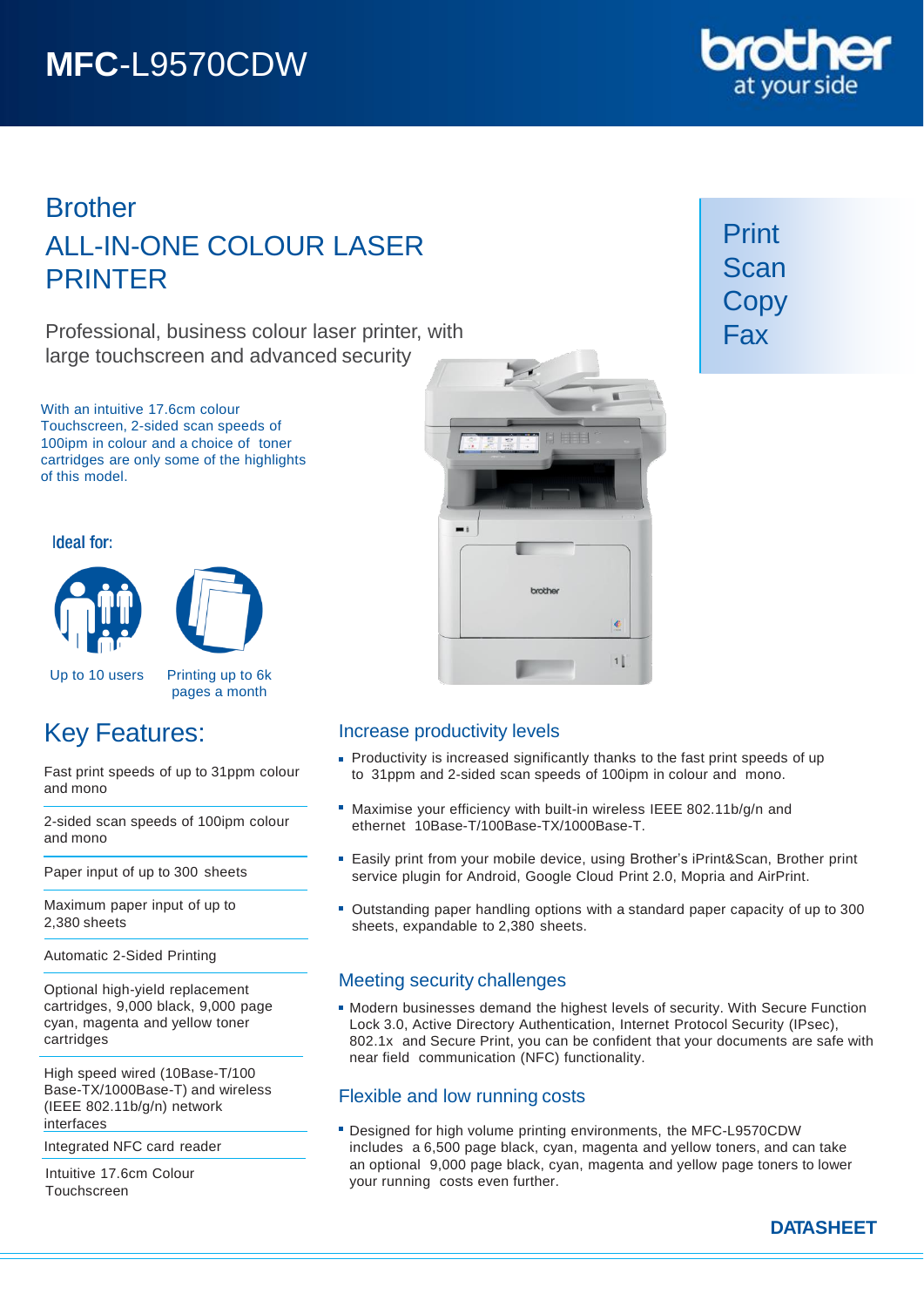#### **General**

| Technology                                           | Electrophotographic Laser Printer                                                                                                                                                                                                                                                             |
|------------------------------------------------------|-----------------------------------------------------------------------------------------------------------------------------------------------------------------------------------------------------------------------------------------------------------------------------------------------|
| <b>Laser Classification</b>                          | Class 1 laser product (IEC 60825-1:2007)                                                                                                                                                                                                                                                      |
| Processor                                            | 800MHz - Sub: 133Mhz                                                                                                                                                                                                                                                                          |
| Local Interface                                      | Hi-Speed USB 2.0 & 2 x USB Host                                                                                                                                                                                                                                                               |
| <b>Wired Network Interface</b>                       | Ethernet 10Base-T/100Base-TX/1000Base-T                                                                                                                                                                                                                                                       |
| Wireless Network Interface                           | IEEE 802.11b/g/n                                                                                                                                                                                                                                                                              |
| <b>Standard Memory</b>                               | 1GB                                                                                                                                                                                                                                                                                           |
| Display                                              | 17.6 cm Colour Touchscreen                                                                                                                                                                                                                                                                    |
| <b>Shortcuts</b>                                     | 64                                                                                                                                                                                                                                                                                            |
| <b>Colour Printer</b>                                |                                                                                                                                                                                                                                                                                               |
| <b>Print Speed Standard (A4)</b>                     | Up to 31ppm (pages per minute) colour & mono                                                                                                                                                                                                                                                  |
| Print Speed 2-Sided (A4)                             | Up to 14 sides per minute (7 sheets per minute)<br>colour & mono                                                                                                                                                                                                                              |
| <b>Resolution</b>                                    | 2,400dpi (2,400 x 600dpi), 600 x 600dpi                                                                                                                                                                                                                                                       |
| Quiet Mode                                           | A mode to reduce the printing noise by reducing<br>the print speed to 15ppm                                                                                                                                                                                                                   |
| <b>FPOT (First Print Out Time)</b>                   | Less than 15 seconds colour & mono from ready<br>mode                                                                                                                                                                                                                                         |
| Warm-Up Time                                         | Less than 31 seconds from sleep mode                                                                                                                                                                                                                                                          |
| <b>Print Languages</b>                               | PCL6, BR-Script3 (PostScript®3™ Language<br>Emulation), Direct Print: PDF 1.7, XPS 1.0                                                                                                                                                                                                        |
| <b>Embedded Fonts (PCL)</b>                          | 66 scalable fonts, 12 bitmap fonts, 16 barcodes                                                                                                                                                                                                                                               |
| <b>Embedded Fonts</b><br>(Postscript)                | 66 scalable fonts                                                                                                                                                                                                                                                                             |
| <b>Embedded Barcodes (PCL)</b>                       | Code39, Interleaved 2 of 5, FIM (US-PostNet),<br>Post Net (US-PostNet), EAN-8, EAN-13, UPC-A,<br>UPC-E, Codabar, ISBN (EAN), ISBN (UPC-E),<br>Code128 (set A, set B, set C), EAN128<br>(set A, set B, set C), Code93, GS1Databar, MSI                                                         |
| <b>Printer Driver</b>                                |                                                                                                                                                                                                                                                                                               |
| <b>Windows®</b>                                      | Windows 10 <sup>®</sup> (32 & 64 bit editions)<br>Windows $8^{\circ}$ (32 & 64 bit editions)<br>Windows 7 <sup>®</sup> (32 & 64 bit editions)<br>Windows® Server 2016, 2012, 2012R2 & 2008R2<br>Windows® Server 2008 (32 & 64 bit editions)<br>*Windows® Server supports network printingonly |
| Macintosh <sup>5</sup>                               | Mac OS X 10.10.5, 10.11.x 10.12.x                                                                                                                                                                                                                                                             |
| Linux <sup>5</sup>                                   | CUPS, LPD/LPRng (x86/x64 environment)                                                                                                                                                                                                                                                         |
| <b>PostScript Universal Printer</b><br><b>Driver</b> | Driver for Windows®that enables you to print to<br>any network or locally connected Brother laser<br>printer that supports PostScript                                                                                                                                                         |
| <b>PCL Driver</b>                                    | Generic PCL XL driver                                                                                                                                                                                                                                                                         |
| <b>NFC</b>                                           |                                                                                                                                                                                                                                                                                               |
| <b>Integrated NFC</b>                                | Supports NFC cards for secure authentication or<br>shortcuts and NFC supported mobile devices for<br>direct printing and scanning                                                                                                                                                             |
| <b>External NFC Card Reader</b><br><b>Support</b>    | Support for external NFC readers via the rear<br><b>USB</b> port                                                                                                                                                                                                                              |
|                                                      |                                                                                                                                                                                                                                                                                               |

## Printer Functions

| N-up Printing                        | Reduce up to 2, 4, 9, 16 or 25 A4 pages into just<br>one A4 page (Mac, up to 2, 4, 6, 9, or 16)                                                                                                                                                                                                                                                                                                                                                                        |
|--------------------------------------|------------------------------------------------------------------------------------------------------------------------------------------------------------------------------------------------------------------------------------------------------------------------------------------------------------------------------------------------------------------------------------------------------------------------------------------------------------------------|
| <b>Poster Printing</b>               | Enlarge 1 A4 page into a poster using 4, 9, 16 or<br>25 A4 pages                                                                                                                                                                                                                                                                                                                                                                                                       |
| <b>Watermark Printing</b>            | Watermark your documents with predefined text<br>or with your own user-defined messages                                                                                                                                                                                                                                                                                                                                                                                |
| <b>ID Printing</b>                   | Add identification to your printed documents<br>(date & time, short custom message or PC<br>username)                                                                                                                                                                                                                                                                                                                                                                  |
| <b>Automatic 2-Sided Print</b>       | Print on to both sides of the paper automatically                                                                                                                                                                                                                                                                                                                                                                                                                      |
| <b>Manual 2-Sided Print</b>          | Manual 2-sided printing (recommended for<br>media not supported by automatic 2-sided print)                                                                                                                                                                                                                                                                                                                                                                            |
| <b>Booklet Printing</b>              | Print documents in A5 booklet format using<br>automatic or manual 2-sided print                                                                                                                                                                                                                                                                                                                                                                                        |
| <b>Print Profiles</b>                | Store your favourite driver settings as profiles to<br>easily recall them                                                                                                                                                                                                                                                                                                                                                                                              |
| <b>USB Host</b>                      |                                                                                                                                                                                                                                                                                                                                                                                                                                                                        |
| <b>Direct Print</b>                  | Print directly from a USB flash memory drive.<br>The supported file formats include: PDF<br>version1.7, JPEG, Exif+JPEG, PRN (created by<br>own printer driver), TIFF (scanned by Brother<br>model), XPS version 1.0                                                                                                                                                                                                                                                   |
| <b>Direct Scan</b>                   | Scan directly to a USB flash memory drive. The<br>supported file formats include: PDF, PDF/A,<br>Secure PDF, Signed PDF, JPEG, XPS, TIFF                                                                                                                                                                                                                                                                                                                               |
| <b>USB Input Port</b>                | Rear USB port for use with an external<br>NFC card reader                                                                                                                                                                                                                                                                                                                                                                                                              |
| <b>Standard Paper Handling</b>       |                                                                                                                                                                                                                                                                                                                                                                                                                                                                        |
| Paper Input <sup>2</sup>             | Lower Tray - 250 sheets<br>Multi Purpose Tray - 50 sheets<br>Automatic Document Feeder - 80 Sheet                                                                                                                                                                                                                                                                                                                                                                      |
| Paper Output <sup>2</sup>            | Face Down - 150 sheets<br>Face Up (Straight Paper Path) - 1 sheet                                                                                                                                                                                                                                                                                                                                                                                                      |
| <b>Optional Paper Handling</b>       |                                                                                                                                                                                                                                                                                                                                                                                                                                                                        |
| Paper Input <sup>2</sup>             | 250 Sheets (LT-330CL)<br>500 Sheets (LT-340CL)<br>Maximum of 3 optional tray (LT-330) or maximum<br>of 2 optional trays (LT-340CL and/or LT-330CL)<br>4 x 520 sheet tower tray (TT-4000 & TC-4000)                                                                                                                                                                                                                                                                     |
| <b>Paper Input / Output Sensors</b>  |                                                                                                                                                                                                                                                                                                                                                                                                                                                                        |
| Input                                | Onscreen & optional email alerts notifying you<br>when any of the paper input trays are nearly empty<br>orempty                                                                                                                                                                                                                                                                                                                                                        |
| <b>Media Specification</b>           |                                                                                                                                                                                                                                                                                                                                                                                                                                                                        |
| <b>Media Types &amp; Weights</b>     | Standard Tray - plain, recycled, coloured and<br>letterhead (between 60 - 105g/m <sup>2</sup> )<br>Multi Purpose Tray - plain, recycled, bond,<br>coloured, letterhead and glossy <sup>9</sup> paper<br>(between 60-163g/m <sup>2</sup> )<br>2-sided Print - plain, recycled, coloured,<br>letterhead and glossy <sup>9</sup> paper<br>(between 60 - 105g/m <sup>2</sup> )<br>Automatic Document Feeder - Plain & recycled<br>paper (between 64 - 90g/m <sup>2</sup> ) |
| <b>Envelope &amp; Label Printing</b> | Yes, from the Multi Purpose Tray: support for<br>10 envelopes up to 10mm total thickness                                                                                                                                                                                                                                                                                                                                                                               |
| <b>Media Sizes</b>                   | Standard Tray - A4, Letter, A5, A5(Long Edge),<br>A6, Executive, Legal, Folio, Mexico Legal<br>Multi Purpose Tray- Width: 76.2mm to 215.9mm<br>x Length: 127mm to 355.6mm<br>Automatic Document Feeder - Width: 105mm to<br>215.9mm x Length: 147.3mm to 355.6mm<br>2-sided Print-A4                                                                                                                                                                                   |

<sup>1</sup> Approx declared yield value in accordance with ISO/IEC 19798<br><sup>2</sup> Calculated with 80g/m<sup>2</sup>paper<br><sup>3</sup>Windows® & Mac only<br><sup>4</sup> Windows® only<br><sup>6</sup> Must be web connected<br><sup>7</sup> Requires Brother software

®Maximum number of printed pages per month can be used to compare designed durability between like Brother products.<br>For maximum printer life, it is best to choose a printer with a duty cycle that far exceeds your print r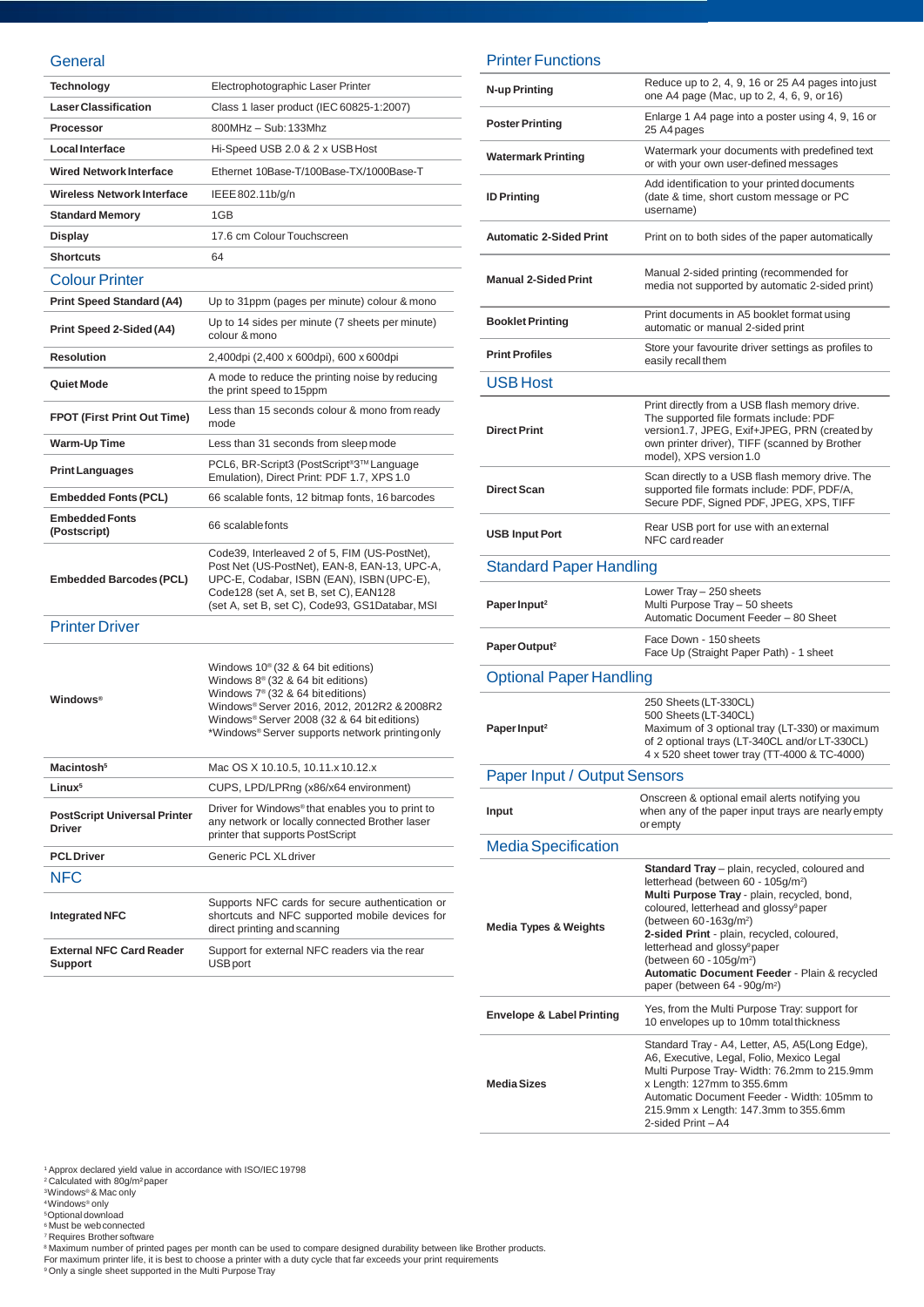#### Colour Scanner

| <b>Scanner Type</b>                                 | Duel CIS (Contact Image Sensor)                                                                                                               |
|-----------------------------------------------------|-----------------------------------------------------------------------------------------------------------------------------------------------|
| <b>Automatic 2-Sided</b><br>Scanning                | Yes                                                                                                                                           |
| <b>Colour &amp; Mono Scanning</b>                   | Yes                                                                                                                                           |
| Scan Speed                                          | 50ipm (images per minute) colour & mono                                                                                                       |
| 2 Sided Scan Speed                                  | 100ipm (images per minute) colour & mono                                                                                                      |
| <b>Scan Resolution from ADF</b>                     | Up to 1,200 x 600 dpi                                                                                                                         |
| <b>Scan Resolution from</b><br><b>Scanner Glass</b> | Up to 1,200 x 2,400 dpi                                                                                                                       |
| <b>Interpolated Scan</b><br>Resolution <sup>7</sup> | Up to 19,200 x 19,200dpi                                                                                                                      |
| <b>Colour Depth</b>                                 | 16, 777, 216 colour variations (24 bit)                                                                                                       |
| <b>Grey Scale</b>                                   | 256 shades of grey (8 bit)                                                                                                                    |
| Standard Functions <sup>7</sup>                     | Scan to USB, E-mail, OCR, Image & File                                                                                                        |
| <b>Network Scanning</b>                             | Scan to network folder (Windows®only), FTP,<br>SFTP, Email Server, SharePoint & Easy Scan<br>to Email <sup>6</sup>                            |
| Cloud Scanning <sup>6</sup>                         | Scan direct to Box, Dropbox, Evernote <sup>™</sup> ,<br>Google Drive™, OneDrive, Flickr, Facebook,<br>OneNote                                 |
| <b>Scan Features</b>                                | Remove Background, Skip Blank Page, ID Scan,<br>1 to 2 Scan, Auto Deskew from ADF, Split PDF                                                  |
| <b>Scan to Microsoft Office</b>                     | Scan to Microsoft <sup>®</sup> Word, Microsoft® Excel &<br>Microsoft <sup>®</sup> PowerPoint                                                  |
| <b>Scan to Searchable PDF</b>                       | Scan documents to searchable PDF files                                                                                                        |
| <b>Scan to SharePoint</b>                           | Scan documents directly into SharePoint                                                                                                       |
| Outline & Scan <sup>6</sup>                         | Draw around items to either scan a section or<br>remove a section from the original document                                                  |
| Windows® Web Services<br>Scanning                   | Scan direct into Windows® (from Windows®7 &<br>onwards) without needing to install a scanner<br>driver                                        |
| Note Scan <sup>6</sup>                              | Scan and organise notes taken on the folding<br>note papers                                                                                   |
| <b>Scanner Driver</b>                               |                                                                                                                                               |
| <b>Windows</b> <sup>®</sup>                         | TWAIN, WIA & ISIS<br>Windows 10 <sup>®</sup> (32 & 64 bit editions)<br>Windows®8 (32 & 64 bit editions),<br>Windows®7 (32 & 64 bit editions), |
| Macintosh <sup>5</sup>                              | TWAIN & ICA<br>Mac OS v10.10.5, v10.11.x, v10.12                                                                                              |
| Linux <sup>5</sup>                                  | SANE(32 & 64 bit editions)                                                                                                                    |
| <b>Address Book</b>                                 |                                                                                                                                               |

| $Speed - (A4)$               | Up to 31cpm (copies per minute) colour & mono |
|------------------------------|-----------------------------------------------|
| <b>FCOT</b>                  | Less than 17 seconds colour & less than       |
| $\Gamma$ iret Cony Qut Timo) | 16 coconde mono from roadumodo                |

Colour Copier

| <b>FCOT</b><br>(First Copy Out Time)                     | Less than 17 seconds colour & less than<br>16 seconds mono from ready mode                                                                    |
|----------------------------------------------------------|-----------------------------------------------------------------------------------------------------------------------------------------------|
| <b>Resolution</b>                                        | Up to 1,200 x 600dpi                                                                                                                          |
| Multi-Copying / Stack / Sort                             | Makes up to 99 copies of each page / Stacks<br>or Sorts                                                                                       |
| <b>Enlargement / Reduction</b><br>Ratio                  | Reduce or Increase document sizes from 25% to<br>400% in 1% increments                                                                        |
| N in 1 Copying                                           | Allows the user to compress 2 or 4 pages on to a<br>single A4 sheet                                                                           |
| 2in1 ID Copying                                          | Allows the user to copy both sides of an ID card<br>to a single A4 sheet                                                                      |
| <b>Grey Scale</b>                                        | 256 shades of grey are available for copying                                                                                                  |
| <b>Receipt Copying</b>                                   | Produces clearer copies of receipts                                                                                                           |
| <b>Outline and Copy</b>                                  | Copies or deletes areas outlined by a red pen                                                                                                 |
| Mobile / Web Based Printing & Scanning                   |                                                                                                                                               |
| <b>Brother iPrint&amp;Scan</b><br>(Android)              | Print from, scan to, send faxes, preview received<br>faxes, preview copies and check the machine<br>status from an Android device             |
| <b>Brother iPrint&amp;Scan</b><br>(iPad / iPhone / iPod) | Print from, scan to, send faxes, preview received<br>faxes, preview copies and check the machine<br>status from an iPad / iPhone / iPod Touch |
| <b>Brother iPrint&amp;Scan</b><br>(Windows®Phone)        | Print from and scan to a smart phone running the<br>Windows <sup>®</sup> Phone Operating System                                               |
| <b>Brother Print&amp;Scan</b><br>(Windows®8, 10 & RT)    | Print from and scan to a Windows®8,10 or<br><b>Windows RT Tablet</b>                                                                          |
| Google Cloud Print 2.0                                   | Print most common file types from any Google<br>Cloud Print enabled application                                                               |
| <b>AirPrint</b>                                          | Print most common file types from any AirPrint<br>enabled application                                                                         |
| Mopria                                                   | Print most common file types from Mopria<br>supported Android devices                                                                         |
| <b>Brother Print Service Plugin</b>                      | Print from Android devices without a dedicated<br>App                                                                                         |
| Box <sup>6</sup>                                         | Print from and scan to Box without using a PC                                                                                                 |
| Dropbox <sup>6</sup>                                     | Print from and scan to Dropbox without using<br>aPC                                                                                           |
| Evernote <sup>™6</sup>                                   | Print from and scan to Evernote™ without using<br>aPC                                                                                         |
| Google Drive <sup>™6</sup>                               | Print from and scan to Google Drive™ without<br>using a PC                                                                                    |
| OneDrive <sup>6</sup>                                    | Print from and scan to Microsoft <sup>®</sup> OneDrive<br>without using a PC                                                                  |
| Flickr®6                                                 | Print from and scan to Flickr® without using a PC                                                                                             |
| Facebook <sup>®6</sup>                                   | Print from and scan to Facebook® without using<br>aPC                                                                                         |
| OneNote <sup>6</sup>                                     | Scan to Microsoft <sup>®</sup> OneNote without using a PC                                                                                     |
| <b>Folding Notes<sup>6</sup></b>                         | Create handy folding note papers                                                                                                              |
| <b>Creative Centre®</b>                                  | Download and print Brother Creative Center<br>content                                                                                         |

<sup>1</sup>Approx declared yield value in accordance with ISO/IEC19798 <sup>2</sup>Calculated with 80g/m²paper

**Speed Dials** 300 locations for E-mail addresses and Fax numbers **Group Dial** A combination of up to 20 groups can be stored for broadcasting **LDAP** The ability to connect to an external LDAP

<sup>3</sup>Windows® & Mac only <sup>4</sup>Windows® only

<sup>5</sup>Optional download <sup>6</sup>Must be webconnected

<sup>7</sup>Requires Brother software

®Maximum number of printed pages per month can be used to compare designed durability between like Brother products.<br>For maximum printer life, it is best to choose a printer with a duty cycle that far exceeds your print re

enabled address book, like Microsoft® Exchange

<sup>9</sup> Only a single sheet supported in the Multi Purpose Tray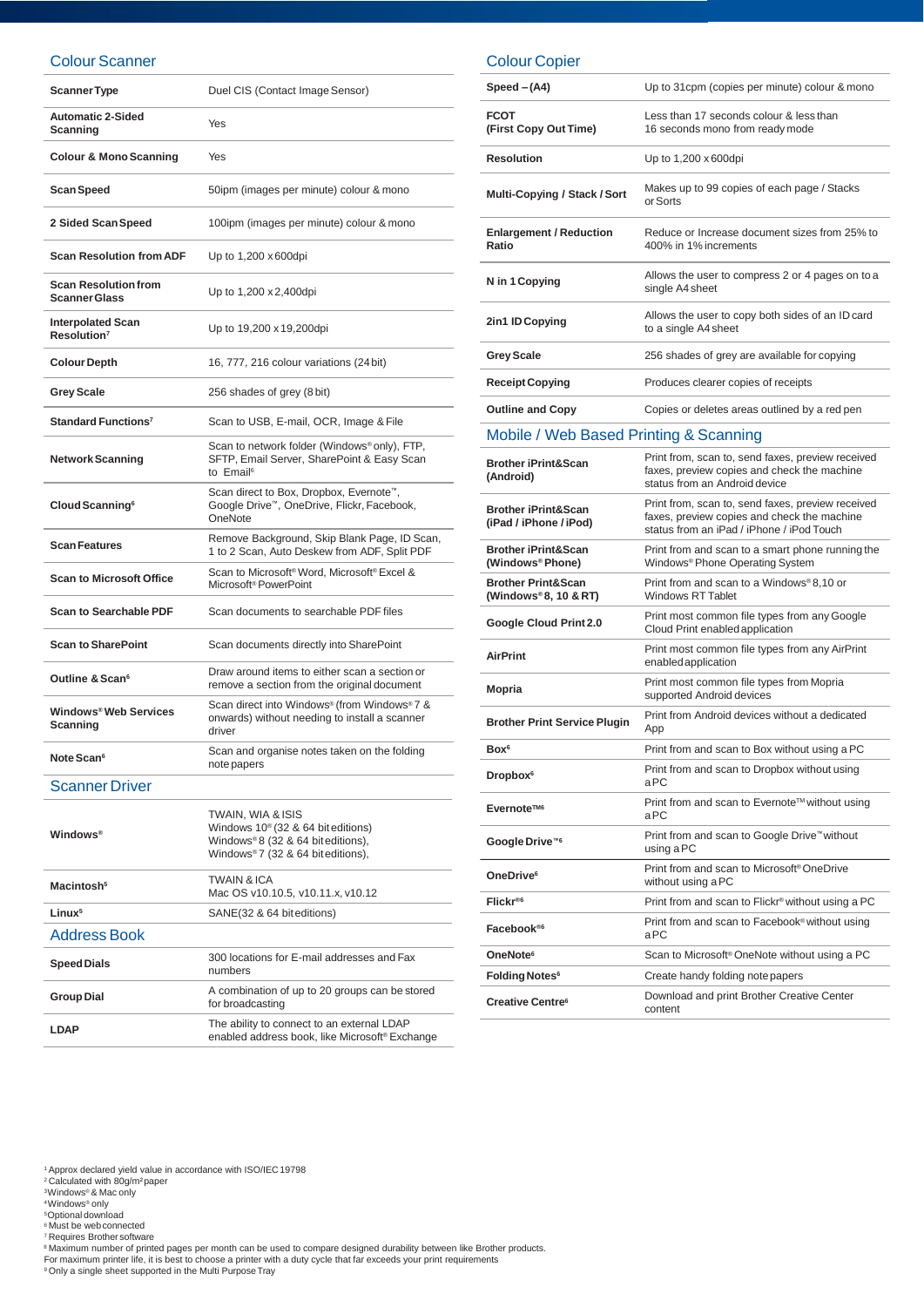## Network & Security

| <b>Wired Network</b>                             | <b>Built in Ethernet</b><br>10Base-T/100Base-TX/1000Base-T                                                                                                                                                                                                                                                                                                              |
|--------------------------------------------------|-------------------------------------------------------------------------------------------------------------------------------------------------------------------------------------------------------------------------------------------------------------------------------------------------------------------------------------------------------------------------|
| <b>Wireless Network</b>                          | IEEE 802.11b/g/n (Infrastructure Mode / Adhoc<br>Mode)                                                                                                                                                                                                                                                                                                                  |
| Wi-Fi Direct™                                    | Print wirelessly without having to go through<br>a wireless access point (both automatic and<br>manual methods supported)                                                                                                                                                                                                                                               |
| <b>Wireless Setup Support</b>                    | Wi-Fi Protected Setup (WPS)                                                                                                                                                                                                                                                                                                                                             |
| <b>Wireless Applications</b>                     | <b>Vertical Pairing</b>                                                                                                                                                                                                                                                                                                                                                 |
| <b>Network Protocols</b>                         | TCP/IP (IPv4 and IPv6)                                                                                                                                                                                                                                                                                                                                                  |
| IP <sub>v4</sub>                                 | ARP, RARP, BOOTP, DHCP, APIPA(Auto IP),<br>WINS/NetBIOS name resolution, DNS Resolver,<br>mDNS, LLMNR responder, LPR/LPD, Custom<br>Raw Port/Port9100, POP3, SMTP Client, IPP/<br>IPPS, FTP Client and Server, CIFS Client,<br>TELNET Server, SNMPv1/v2c/v3, HTTP/HTTPS<br>server. TFTP client and server. ICMP. Web<br>Services (Print/Scan), SNTP Client, LDAP, IMAP4 |
| IP <sub>v6</sub>                                 | NDP, RA, DNS resolver, mDNS, LLMNR<br>responder, LPR/LPD, Custom Raw Port/<br>Port9100, IPP/IPPS, POP3, SMTP Client, FTP<br>Client and Server, CIFS Client, TELNET<br>Server, SNMPv1/v2c/v3, HTTP/HTTPS server,<br>TFTP client and server, ICMPv6, SNTP Client,<br>LDAP, Web Services (Print/Scan), IMAP4                                                               |
| <b>Wired Network Security</b>                    | APOP, SMTP-AUTH, SSL/TLS (IPPS, HTTPS,<br>SMTP, POP3, IMAP4), SNMP v3, Kerberos,<br>IPsec, 802.1x (EAP-MD5, EAP-FAST, PEAP,<br>EAP- TLS, EAP-TTLS)                                                                                                                                                                                                                      |
| <b>Wireless Network Security</b>                 | WEP 64/128 bit, WPA-PSK (TKIP/AES),<br>WPA2- PSK (TKIP/AES)<br>APOP, SMTP-AUTH, SSL/TLS (IPPS, HTTPS,<br>SMTP, POP3, IMAP4), SNMP v3, Kerberos,<br>IPsec, 802.1x (LEAP, EAP-FAST, PEAP, EAP-<br>TLS, EAPTTLS)                                                                                                                                                           |
| <b>Print Log To Network</b>                      | Records printing activities from each individual<br>user, including network username, name of<br>document printed and number of pages, to a file<br>on a network                                                                                                                                                                                                        |
| <b>E-mail Notifications</b>                      | Automatically have the device send an E-mail<br>to a nominated E-mail address when it requires<br>attention                                                                                                                                                                                                                                                             |
| <b>E-mail Reports</b>                            | Receive usage reports on a regular basis via<br>E-mail                                                                                                                                                                                                                                                                                                                  |
| <b>IPv4 Filter</b>                               | Restrict which network users either can or<br>cannot access the device over the network                                                                                                                                                                                                                                                                                 |
| <b>Secure Function Lock 3.0</b>                  | Restrict access to individual or groups of users<br>over a network. Can be used with PC User Login<br>Names for up to 200 users                                                                                                                                                                                                                                         |
| <b>Setting Lock</b>                              | Restrict access to the control panel by securing<br>it with a 4 digit PIN                                                                                                                                                                                                                                                                                               |
| Secure Print <sup>3</sup>                        | Protect print jobs with a 4 digit PIN that has to be<br>entered at the control panel of the printer before<br>printing                                                                                                                                                                                                                                                  |
| <b>Active Directory</b><br><b>Authentication</b> | Retrieve stored print jobs & control access to the<br>devices functionality by using credentials from<br><b>Active Directory</b>                                                                                                                                                                                                                                        |
| <b>LDAP Authentication</b>                       | Retrieve stored print jobs & control access to the<br>devices functionality using credentials from an<br>LDAP supported database                                                                                                                                                                                                                                        |
| <b>PrintSmart Solution (optional)</b>            |                                                                                                                                                                                                                                                                                                                                                                         |
| <b>PrintSmart CostControl</b>                    | Monitor and control printing costs for all<br>Brother and 3rd party devices                                                                                                                                                                                                                                                                                             |
| <b>PrintSmart SecurePro</b>                      | Secure pull printing plus the benefits of<br><b>PrintSmart CostControl</b>                                                                                                                                                                                                                                                                                              |

## Fleet Management Tools

| Unattended Installer <sup>4</sup>           | Ability to centrally deploy and customise our<br>drivers and software                                                                                                                                                                      |
|---------------------------------------------|--------------------------------------------------------------------------------------------------------------------------------------------------------------------------------------------------------------------------------------------|
| MSI Installer <sup>4</sup>                  | Modular installers that can be distributed through<br>Active Directory <sup>®</sup>                                                                                                                                                        |
| <b>Embedded Web Server</b>                  | Web based print management software<br>embedded onto the device                                                                                                                                                                            |
| <b>BRAdmin Professional3485</b>             | LAN/WAN management software                                                                                                                                                                                                                |
| <b>Driver Deployment Wizard<sup>4</sup></b> | Easily create print drivers for hassle free<br>deployment over your network                                                                                                                                                                |
| <b>Developers</b>                           |                                                                                                                                                                                                                                            |
| <b>Brother Solution Interface</b><br>(BSI)  | Create powerful cloud and on premise<br>solutions directly integrating the advanced<br>print, scan and security capabilities of<br>Brother scanners, printers and all in ones.<br>For more information visit:<br>www.brother.eu/developers |
| <b>Supplies &amp; Accessories</b>           |                                                                                                                                                                                                                                            |
| <b>Inbox Toners</b>                         | Black Toner - 6,500 pages <sup>1</sup><br>Cyan, Magenta & Yellow Toners - 6,500 pages <sup>1</sup>                                                                                                                                         |
| <b>Ultra High Yield Toners</b>              | Black Toner (TN-910BK) 9,000 pages <sup>1</sup><br>Cyan Toner (TN-910C) 9,000 pages <sup>1</sup><br>Magenta Toner (TN-910M) 9,000 pages <sup>1</sup><br>Yellow Toner (TN-910Y) 9,000 pages <sup>1</sup>                                    |
| <b>Other Supplies</b>                       | Drum (DR-421CL) Approx. 30,000 pages<br>(1page/job) Approx. 50,000 pages (3page/job)<br>Belt (BU-330CL) Approx. 50,000 pages<br>(1page/job) Approx. 130,000 pages (3page/job)<br>Waste Toner Box (WT-320CL) Approx 50,000<br>pages         |
| <b>LT-330CL</b>                             | Optional 250 sheet Lower Tray                                                                                                                                                                                                              |
| <b>LT-340CL</b>                             | Optional 500 sheet Lower Tray                                                                                                                                                                                                              |
| <b>TT-4000</b>                              | Tower Tray 4 x 520 sheet (TC-4000 also needed)                                                                                                                                                                                             |
| TC-4000                                     | <b>Tower Tray Connector</b>                                                                                                                                                                                                                |
| CH-1000                                     | <b>Card Reader Holder</b>                                                                                                                                                                                                                  |
| <b>Carton Contents</b>                      | Toner Cartridges, Drum, Belt, Waste Toner<br>Box, Power Supply Cord, Driver Software For<br>Windows <sup>®</sup> , Quick Set-Up Guide, PC Interface<br>Cable NOT Included, Telephone line cord                                             |

The frequency of replacement consumables will vary depending on the complexity of the prints, the per-<br>centage of coverage, paper size, page per job, and the type of media. For example glossy coated paper will<br>result in a

| <b>Duty Cycles</b>                 |                                                                                         |
|------------------------------------|-----------------------------------------------------------------------------------------|
| <b>Recommended Monthly</b>         | Up to 6,000 pages monthly print volume                                                  |
| <b>Maximum Monthly<sup>8</sup></b> | Up to 80,000 pages monthly print volume                                                 |
| Dimensions & Weight                |                                                                                         |
| With Carton (WxDxH)                | 675 x 652 x 726mm 36.1Kg                                                                |
| <b>Without Carton (WxDxH)</b>      | 495 x 526 x 549mm 29.7Kg                                                                |
| Environment                        |                                                                                         |
| <b>Power Consumption</b>           | Printing - 580W, ready - 70W, sleep - 10W, deep<br>sleep - 1.7W, power down - 0.03W     |
| <b>TEC Value</b>                   | 1.9kWh / Week                                                                           |
| Sound Pressure Level               | Printing - 49dbA, quiet mode printing - 44dbA,<br>ready - inaudible                     |
| <b>Sound Power Level</b>           | Printing - 6.56BA, quiet mode printing - 6.0BA,<br>ready - inaudible                    |
| <b>Power Saving</b>                | This enables the printer to consume less energy<br>when not in use                      |
| <b>Toner Saving</b>                | This reduces the toner usage and helps to<br>reduce the total cost of printer ownership |
| <b>Energy Star</b>                 | Yes                                                                                     |
| <b>Blue Angel</b>                  | Yes                                                                                     |
| Nordic Swan                        | Yes                                                                                     |